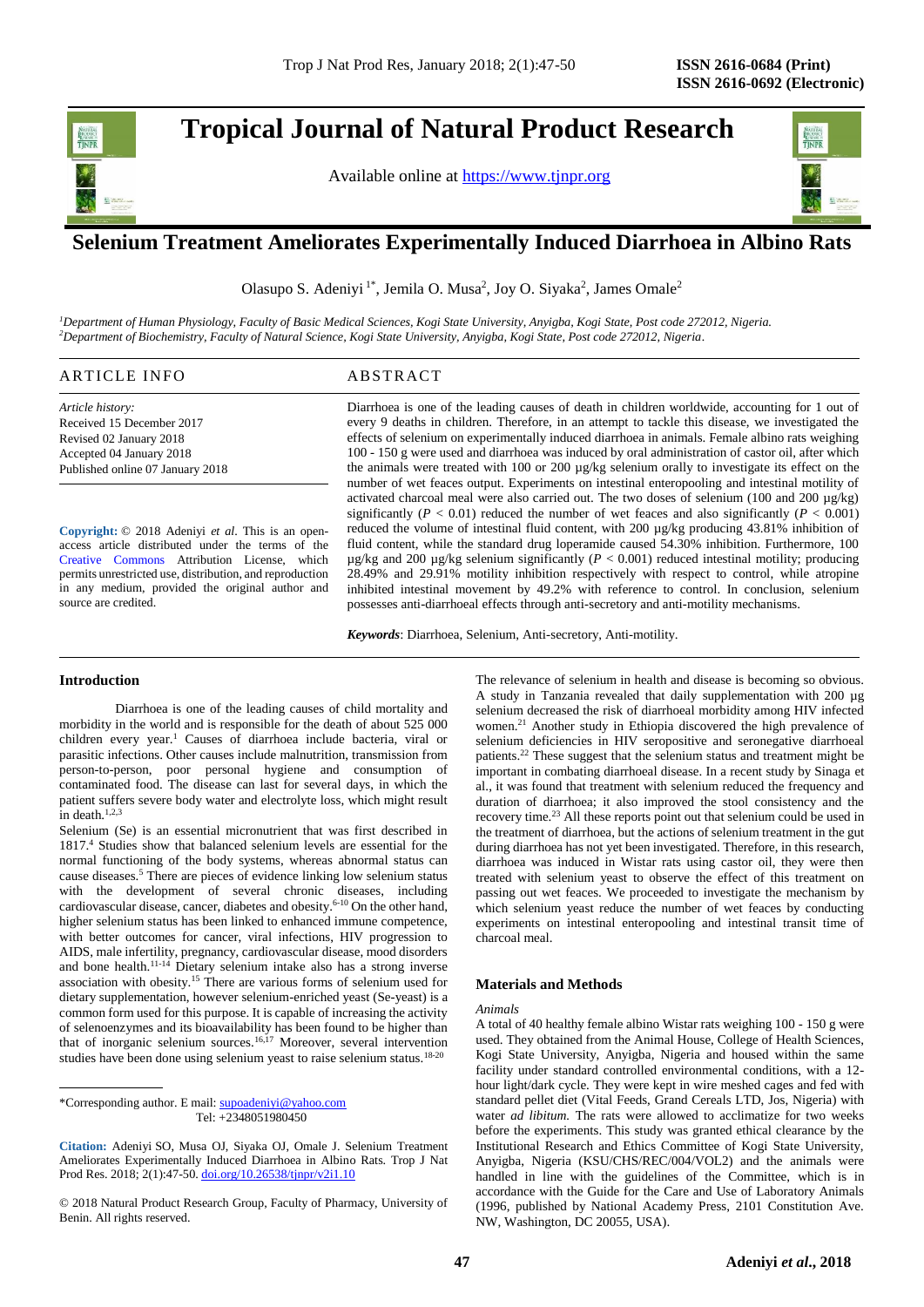#### *Selenium yeast*

Selenium yeast containing 200 µg/kg selenium per tablet was purchased from Mason Vitamins Inc. Miami Lakes, USA. For treatment, rats were fed with 0.5 mL of the different concentration of the selenium, dissolved in distilled water and the drug was prepared fresh per experiment. The drug calculation for preparation of stock is as shown below:

For rats that took 100 µg/kg selenium and weigh 150 g:

200 µg/kg (1 tablet) of selenium yeast was dissolved in 6.67 mL distilled water, thus every 0.5 mL of the solution contains 100 µg/kg selenium. For rats that took 200 µg/kg selenium and weigh 150 g:

200 µg/kg (1 tablet) of selenium yeast was dissolved in 3.33 mL distilled water, thus every 0.5 mL of the solution contains 200 µg/kg selenium.

#### *Toxicity of selenium yeast*

Acute toxicity studies indicate that the  $LD_{50}$  for selenium yeast was 37.3 mg/kg and chronic administration of selenium yeast up to 800 µg/d provides no evidence of toxicity.<sup>16</sup>

#### *Castor oil (CO) induced diarrhoea*

Diarrhoea was induced by oral administration of castor oil and the antidiarrhoeal activity of selenium was then investigated according to the method previously described by Teke *et al*. <sup>24</sup> The Rats were fasted for 18 hours, divided into four groups of five animals each. The animals were kept in separate cages in which the floor was lined with white paper, and wire gauze was placed 2 cm above the floor of each cage to prevent the animals from making direct contact with the excrement. Each rat was given 1 mL castor oil and unless otherwise noted, all treatments in this experiment were administered orally. After 30 minutes, the rats in the different groups were treated as follows: group I received the 0.5 mL of normal saline; group II, 100 µg/kg selenium; group III, 200 µg/kg selenium and group IV, 3 mg/kg loperamide. The feacal pellets from each rat were counted every 1 hour from the time of selenium treatment for the first 5 h. The number of wet feaces was recorded for each animal.

#### *Castor oil-induced enteropooling*

After the first experiment, the animals were returned to their diet and they recovered from the effect of treatment with castor oil within one day by passing out the normal solid feaces. They were then allowed to rest for 2 weeks before being used for the enteropooling experiment. They were fasted for 18 h and divided into 4 groups of five animals each. One hour prior to administration of 1 mL castor oil, each group was treated as follows: group I, received 0.5 mL normal saline (control group); group II received 100 µg/kg selenium; group III received 200 µg/kg selenium; group IV received the standard drug loperamide (3 mg/kg). One hour after castor oil administration, the rats were sacrificed; the ends of the small intestine were tied with thread before it was removed and weighed. The intestinal content was collected into a graduated cylinder, where its volume was measured. The intestine was then reweighed and the difference between the full and empty small intestine was calculated.<sup>25</sup>

#### Inhibition (%)

### $=\frac{\left[wt\text{ of }intestinal\text{ content }(ct)}-Wt\text{ of }intestinal\text{ content }(tmt)\right] \times 100}{Wt\text{ of }intestical\text{ content }(ct)}$ Wt of intestinal content (ctl)

#### *Intestinal motility*

The intestinal motility test was conducted according to the method of Akomolafe *et al*. <sup>26</sup> A further 20 rats were used for this experiment; they were divided into 4 groups of five animals each. Each rat in group I was given 0.5 mL of normal saline. Groups II and III received 0.5 mL of 100 µg/kg and 0.5 mL of 200 µg/kg selenium, respectively and Group IV received 5 mg/kg of standard drug atropine. After 30 minutes, the rats were given 0.5 mL of freshly prepared charcoal meal (CM; 10% deactivated charcoal in 0.1% Tween 80). After another thirty minutes, the rats were sacrificed by cervical dislocation and the anterior abdominal wall was immediately cut open to dissect out the whole small intestine (pylorus to caecum). The length of the small intestine and the distance between the pylorus region and the front of the charcoal meal was measured. This distance was expressed as a percentage of the length of the small intestine and the inhibition of movement was calculated as:

Inhibition (%)

= [distance travelled(ctl) – distance travelled (tmt)]x 100 distance travelled (ctl)

#### Statistical analysis:

Results are presented as mean ± standard error of mean (SEM). Statistical difference among the different groups was evaluated using ANOVA with Bonferroni post hoc test. The values were considered significant when *P*< 0.05. Data was analyzed using SPSS version 20 software.

#### **Results and Discussion**

In this research, diarrhoea was induced by administering castor oil to each rat. This model of diarrhoea induction is often used in research, because castor oil contains ricinoleic acid, which stimulates the release of endogenous prostaglandin.27,28 The prostaglandin then cause arachidonic induced diarrhoea, which is characterized by an increase in intestinal transit time and increased accumulation of fluid in the intestine.<sup>28</sup> The standard drug loperamide was also used as a positive control; loperamide increases the colonic phasic segmenting activities by inhibiting the presynaptic cholinergic nerves in the sub-mucosal and myenteric plexuses. These then cause an increase in feacal water absorption, thereby reducing the frequency of defecation.<sup>29</sup> The result of this study show that all rats treated with castor oil passed out wet feaces. Furthermore, treatment with 100 µg/kg and 200 µg/kg selenium doses dependently and significantly (*P*   $< 0.01$ ) reduced the number of wet feacal pellet dropping of rats at the end of 5 hours when compared with control. Loperamide also caused a significant decrease  $(P < 0.01)$  in the number of wet feacal pellets, which was not significantly different from that obtained after treatment with 100 µg/kg and 200 µg/kg selenium as shown in Table 1. This finding agrees with the claims that selenium could be used to treat diarrhoea.<sup>22,2</sup>

In the enteropooling experiment, selenium treatment was found to significantly  $(P < 0.001)$  reduce intestinal fluid content (data shown in Table 2); 100 µg/kg selenium produced 41.07% inhibition of fluid accumulation with respect to control and 200 µg/kg selenium treatment produced 43.81% inhibition, while loperamide caused 54.30% inhibition of fluid accumulation. There were however, no significant differences between the effects of both doses of selenium and loperamide on fluid accumulation. Reduction in the volume of intestinal fluid content is important in the treatment of diarrhoea; hence many anti-diarrhoeal agents prevent or reduce the severity of diarrhoea by reducing the intestinal fluid content. These include herbal portions of *Rubia cordifolia, Matricaria recutita* L. (Chamomile), *Maranta arundinacea* Linn. and *Pelargonium*   $luri$  (Andrews) sweet root.<sup>30-33</sup> In line with this, the antidiarchoealactivity of selenium could be mediated via counter activity to the mechanisms that mediate diarrhoea induction by castor oil; that is, selenium could increase water and electrolyte absorption or decrease the secretion of fluid and electrolytes. Further, selenium might exert antidiarrhoeal effects by inhibiting the effect of the ricinoleic acid on prostaglandin  $E_2$  receptors, thereby blocking the release of prostaglandin, which could in turn cause increase fluid secretion and increase intestinal motility.<sup>28</sup>

Selenium treatment in this study significantly reduced intestinal motility as shown in Table 3. Selenium at doses of 100 µg/kg and 200 µg/kg significantly  $(P < 0.001)$  reduced the intestinal transit time of charcoal, with reference to the control animals. While the standard drug atropine caused a more significant  $(P < 0.01)$  reduction in the intestinal transit time of charcoal, when compared with Se treated and control, which refers to a greater percentage inhibition of intestinal motility (Table 3). Diarrhoea is characterized by abnormal intestinal motility and increase in propulsion commonly observed. Therefore most anti-diarrhoeal drugs possess the ability to slow down intestinal movement. This antimotility effect of selenium is similar to those of; *Rubia cordifolia, Cordia Africana, Lantana camara* Linn and *Pelargonium luridum* (Andrews).34,30,28,33 All these treatments abolish peristalsis in the colon and hence significantly delay passage of feaces through the bowel. The delayed transit through the bowel also increases the opportunity for increased absorption of fluid from the feaces, producing a drying effect on the stool that further slows its progress through the bowel. Selenium could inhibit intestinal motility by inhibiting cholinergic and serotonergic receptors of the gut.<sup>34</sup>

Selenium is considered a cornerstone of the body's antioxidant defense mechanism.<sup>35</sup> When incorporated into the various selenoenzymes, selenium increases antioxidant capacity and influences the inflammatory signaling pathways that modulate reactive oxygen species (ROS) by inhibiting the nuclear factor-kappa B (NF-κB) cascade, resulting in a suppressed production of interleukins and tumor necrosis factor alpha (TNF-α).<sup>36</sup>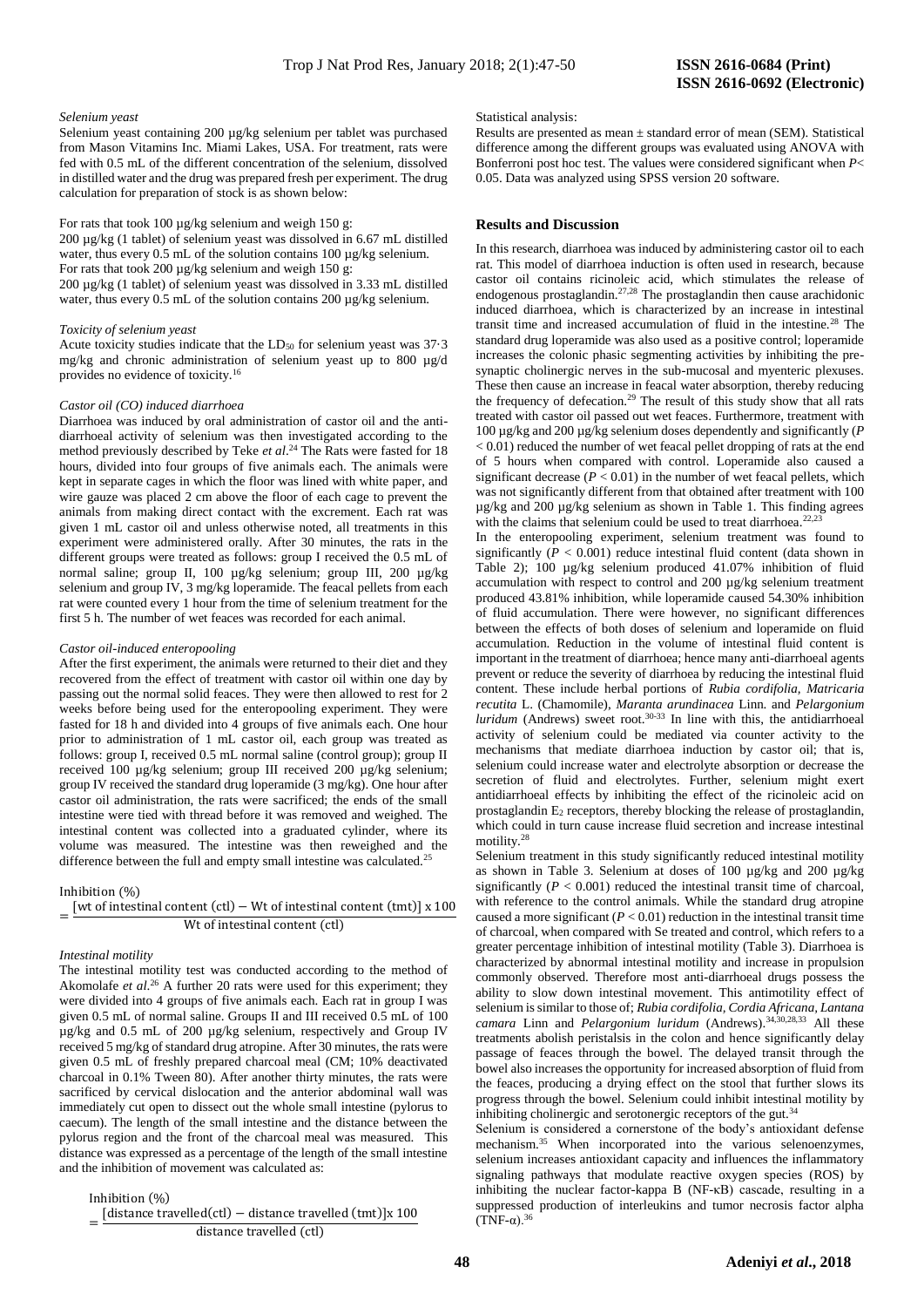| Treatment                          |                | 2 h            | 3 h              | 4 h              | 5 h              |
|------------------------------------|----------------|----------------|------------------|------------------|------------------|
| $CO + NS$ (control)                | $3.6 + 0.24$   | $3.8 + 0.20$   | $4.2 + 0.37$     | $4.4 + 0.40$     | $4.4 + 0.40$     |
| $CO +$ Se (100 $\mu$ g/kg)         | $2.4 + 0.24*$  | $2.4 + 0.24**$ | $2.4 + 0.24**$   | $2.4 + 0.24**$   | $2.8 + 0.20**$   |
| $CO + Se(200 \mu g/kg)$            | $2.0 + 0.00**$ | $2.0 + 0.00**$ | $2.0 + 0.00$ *** | $2.0 + 0.00$ *** | $2.0 + 0.00$ *** |
| $CO + \text{Lop}(3 \text{ mg/kg})$ | $2.2 + 0.37**$ | $2.2 + 0.37**$ | $2.2 + 0.37**$   | $2.2 + 0.37**$   | $2.2 + 0.37***$  |

**Table 1:** Effect of selenium treatment on wet fecal pellet production

N = 5, Value = mean  $\pm$  SEM,  $*$  = significant compared with control at  $P < 0.05**$  = significant compared with control at  $P < 0.01$ , \*\*\* = significant compared with control at  $P < 0.001$ . NS = normal saline, CO = castor oil, Lop = Loperamide.

**Table 2:** Effect of selenium treatment on enteropooling

| <b>Treatment</b>                                                                           | <b>Weight of intestinal</b> | Inhibition rate in weight     | <b>Volume of intestinal</b> |  |  |
|--------------------------------------------------------------------------------------------|-----------------------------|-------------------------------|-----------------------------|--|--|
|                                                                                            | Content $(g)$               | of intestinal content $(\% )$ | content(mL)                 |  |  |
| <b>NS</b>                                                                                  | $3.07 \pm 0.04$             |                               | $2.04 \pm 0.15$             |  |  |
| Se $(100 \mu g/kg)$                                                                        | $1.81 \pm 0.06***$          | 41.07                         | $0.96 \pm 0.07***$          |  |  |
| Se $(200 \mu g/kg)$                                                                        | $1.72 \pm 0.14***$          | 43.81                         | $0.84 \pm 0.09***$          |  |  |
| Lop(3 mg/kg)                                                                               | $1.40 \pm 0.07$ ***         | 54.30                         | $0.66 \pm 0.05***$          |  |  |
| $N = 5$ , Value = Mean $\pm$ SEM, *** = significant compared with control at $P < 0.001$ . |                             |                               |                             |  |  |

NS = normal saline, Lop = Loperamide.

**Table 3:** Effect of selenium treatment on intestinal motility of charcoal meal.

| <b>Treatment</b>             | <b>Total length of</b><br>Intestine (cm) | Distance traveled by<br>$marker$ (cm) | % intestinal transit          | % inhibition |
|------------------------------|------------------------------------------|---------------------------------------|-------------------------------|--------------|
| Normal saline                | $77.4 + 2.46$                            | $54.4 + 2.37$                         | $70.2 \pm 1.46$               | $- -$        |
| Se $(100 \mu g/kg)$          | $76.2 + 1.88$                            | $38.4 + 2.84$                         | $50.2 \pm 2.78$ <sup>**</sup> | 28.49        |
| Se $(200 \mu g/kg)$          | $74.6 \pm 0.87$                          | $36.7 \pm 0.94$                       | $49.2 \pm 1.05$ **            | 29.91        |
| Atropine $(5 \text{ mg/kg})$ | $70.2 + 4.01$                            | $25.2 + 2.26$                         | $35.7 + 1.94*$                | 49.15        |

 $N = 5$ , Value = mean  $\pm$  SEM,  $* =$  significant compared with control at  $P \le 0.001$ ,  $\pm$  significant compared with atropine treated at *P* < 0.01

Majority of selenoproteins are classified as antioxidants, because they regulate various signaling processes by influencing the redox homeostasis and cellular  $Ca^{2+}$  influx.<sup>37</sup> On the other hand, literature confirmed that oxidative stress and reduced antioxidant status of the gut are involved in the etiology of many gastrointestinal disorders including diarrhoea.<sup>30,31,38</sup> Therefore, the anti-diarrhoeal effects of selenium could be due to its antioxidant activity.

# **Conclusion**

In developing countries, diarrhoea represents one of the leading causes of death of children under five years with a huge financial burden, however, it is both preventable and curable. The disease has continued to be a menace despite many research, government and non-governmental organization interventions, hence, other ways to tackle this problem are being sought.<sup>3</sup> The result of this study thus suggests that selenium, an essential micronutrient could be very useful in the prevention and treatment of diarrhoea. Furthermore. it ameliorates diarrhoea via antisecretory and anti-motility mechanisms.

# **Conflict of interest**

The authors declare no conflict of interest.

# **Authors' Declaration**

The authors hereby declare that the work presented in this article is original and that any liability for claims relating to the content of this article will be borne by them.

#### **References**

- 1. World Health Organization. Diarrhoeal disease fact sheet. [online] 2017 [cited 2017 May]. Available from: http://www.who.int/mediacentre/factsheets/fs330/en/.
- 2. Rina A, Tirta PS, Soemilah S, Ingeborb MJB, Edith JMF, Frans JK. Association of food-hygiene practices and diarrhea prevalence among Indonesian young children from low socioeconomic urban areas. BMC Public Health. 2013;13: 977.
- 3. Carvajal-Vélez L, Amouzou A, Perin J, Maïga A, Tarekegn H, Akinyemi A. et al. Diarrhoea management in children under five in sub-Saharan Africa: does the source of care matter? A Countdown analysis. BMC Public Health. 2016; 16: 830.
- 4. Duntas LH, Benvenga S. "Selenium: an element for life," Endocr. 2015; 48 (3): 756-775.
- 5. Benstoem C, Goetzenich A, Kraemer S, Borosch S, Manzanares W, Hardy G, Stoppe C. Selenium and Its Supplementation in Cardiovascular Disease - What do We Know? Nutrients. 2015; 7(5): 3094-3118.
- 6. Sabino P, Stranges S, Strazzullo P. Does selenium matter in cardiometabolic disorders? A short review of the evidence. J Endocrinol Investig. 2013; 36: 21-27.
- 7. Alehagen U, Aaseth J. Selenium and coenzyme Q10 interrelationship in cardiovascular diseases - A clinician's point of view. J Trace Elem Med Biol. 2015: 31:157-162.
- 8. Sun LH, Li JG, Zhao H, Shi J, Huang JQ, Wang KN, Xia XJ, Li L, Lei XG. Porcine serum can be biofortified with selenium to inhibit proliferation of three types of human cancer cells. J Nutr. 2013; 143:1115-1122.
- 9. Mao S, Zhang A, Huang S. Selenium supplementation and the risk of type 2 diabetes mellitus: A meta-analysis of randomized controlled trials. Endocr. 2014; 47: 758-763.
- 10. Rayman MP. Selenium and human health. Lancet 2012; 397: 1256-1268.
- 11. Rayman MP. The argument for increasing selenium intake. Proc Nutr Soc. 2002; 61: 203-215.